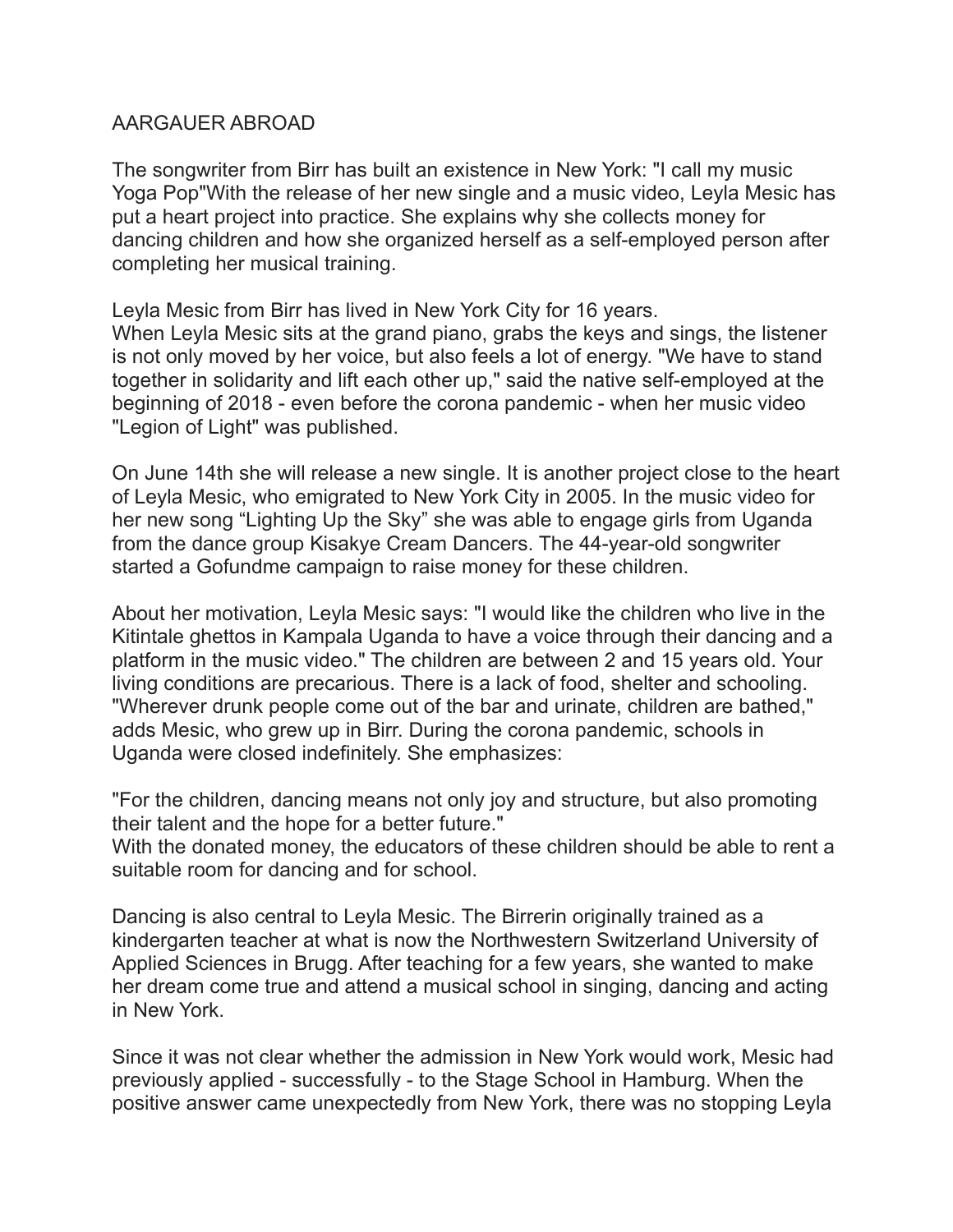Mesic and she traveled - with a queasy feeling - to the USA for the first time in her life.

However, because she had no idea what to expect after graduating from the American Musical and Dramatic Academy, this step didn't feel like emigrating to Mesic. Looking back, she says:

«I never thought that I would one day live in the USA. But I decided to go to NYC so that I am in the center of one of the largest musical metropolises and the Broadway theater mile. "

Meanwhile, Leyla Mesic has lived for many years in the Astoria district of Queens in New York in an apartment building in the countryside, only about 20 minutes from Times Square in Manhattan, where she originally lived. She currently has a roommate. She rents out a room in her two-room apartment as needed. The woman from Aargau raves: «Astoria is a multicultural district with many Greek cafés and restaurants where you can sit comfortably and relax. I also enjoy riding my bike or walking. "

Since many of their friends live in the same area, spontaneous and informal meetings take place regularly.

As a self-employed person, Leyla Mesic mostly works on different projects at the same time and often takes on too much. During the corona pandemic, she set up a small recording studio at home to record her vocals and work with producers from all over the world. Right now it's people from the UK, Mexico and Switzerland

Depending on the project, the Aargau resident writes the melody and text for a beat that has already been produced by a producer or she works with other songwriters for music that can later be placed in films, TV programs or advertising. And of course she also writes songs for herself as an artist.

Then she focuses on pop songs with positive intentions and elements from sound therapy, but also on pop mantras and affirmations that are recorded in different frequencies. The 44-year-old explains: "I call my music yoga pop or 'restorative / conscious pop', which means 'music with awareness'."

During the Corona period, the Aargau woman's everyday life in New York changed significantly and, like most people, she spent a lot of time at home. Usually she gets up early. «First I meditate, chant mantras and do yoga before I start my day. Then I spend time on my computer with e-mails, phone calls and administrative matters and the tasks that belong to the various projects such as writing songs, recording songs, drawing up contracts, online meetings. " In the afternoons she mostly teaches classes online. She spends an hour a day running. In the evening she delves into further training. For the artist, the day ends with meditation and yoga exercises: